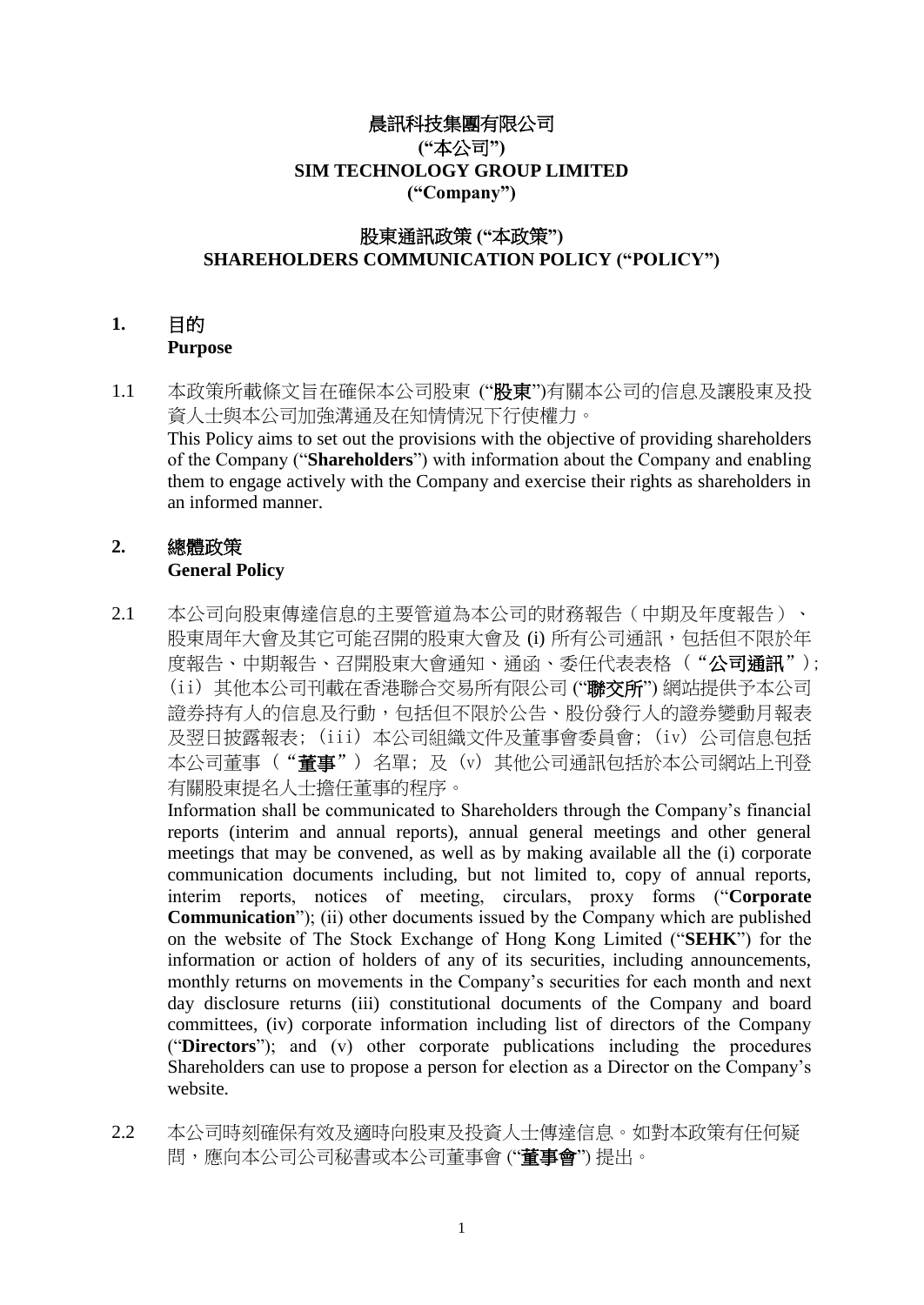Effective and timely dissemination of information to Shareholders shall be ensured at all times. Any question regarding this Policy shall be directed to the company secretary of the Company or the board of Directors ("**Board**").

# **3.** 傳訊途徑 **Communication Strategies**

#### 股東査詢

#### **Shareholders' Enquiries**

- 3.1 股東及投資人士可隨時要求索取本公司的公開資料。 Shareholders may at any time make a request for the Company's information to the extent such information is publicly available.
- 3.2 本公司須向股東及投資人士提供指定的香港交易所聯絡人、電郵地址及查詢途 徑,以便他們提出任何有關本公司的查詢。 Shareholders shall be provided with designated contacts, email addresses and enquiry lines of the Company in order to enable them to make any query in respect of the Company.

### 公司通訊

#### **Corporate Communication**

- 3.3 向股東發放的公司通訊以淺白中、英雙語編寫,以利便股東了解通訊內容。 Corporate Communication will be provided to Shareholders in plain language and in both English and Chinese versions to facilitate Shareholders' understanding.
- 3.4 股東宜向本公司提供(其中尤其包括)電郵地址,以助提供適時有效的通訊。 Shareholders are encouraged to provide, amongst other things, in particular, their email addresses to the Company in order to facilitate timely and effective communications.

#### 公司網站 **Corporate Website**

- 3.5 本公司網站(http://www.sim.com)專設投資者關係欄目。香港交易所網站上登載 的資料定期更新。 A dedicated "Investor Relations" section is available on the Company website (http://www.sim.com). Information on the Company website is updated on a regular basis.
- 3.6 本公司發送予聯交所的資料亦會隨即登載在本公司網站。有關資料包括財務報 表、業績公告、通函、股東大會通告及相關的說明文件、其他公告、股份發行 人的證券變動月報表及翌日披露報表等等。 Information released by the Company to SEHK is also posted on the Company website immediately thereafter. Such information includes financial statements,

results announcements, circulars and notices of general meetings and associated